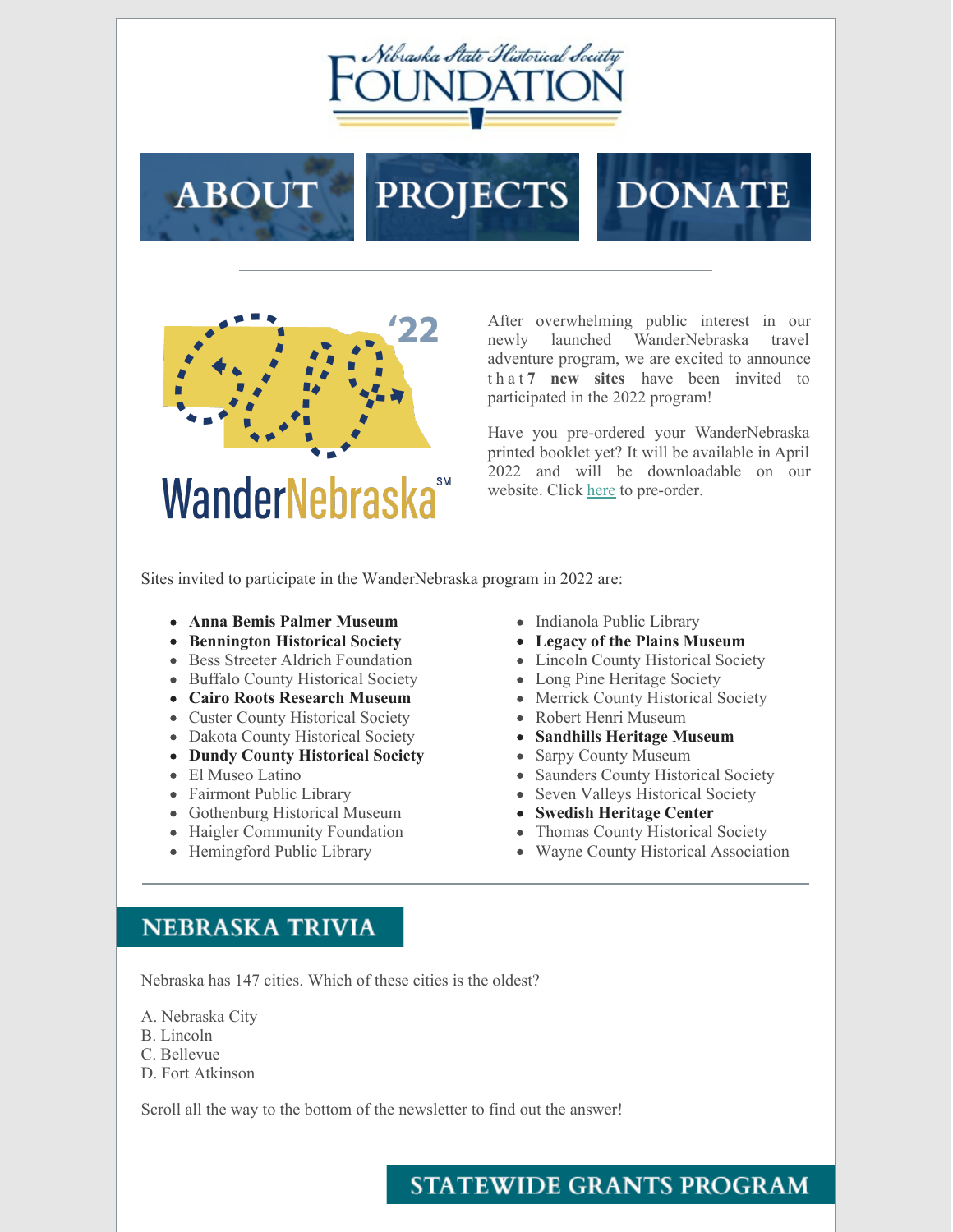

Our 2022 Statewide Grants Program application process has begun!

Over 100 qualified 501c3 organizations around Nebraska have been contacted to apply for the program. If you are a 501c3 organization and have not been contacted by NSHSF, please email Sue Quambusch squambusch@nshsf.org.

Donations to the Statewide Grants Program will help us provide grants that will benefit local historical and educational organizations providing programming and learning opportunities in community history.

Help keep Nebraska history alive by making a donation today.





We will be celebrating our 80th Anniversary this year! The Foundation was incorporated on September 25th, 1942 and since then, we've helped raise funds for numerous projects in Nebraska and continue to do so thanks to our generous donors.

Check out some of these projects on our [website](https://www.nshsf.org/projects/?fbclid=IwAR3X76b2q3plkIaH7l6jA9EG0cLtkIf1DK_ok62eXBgbekRw7BlrL8IrsjE) and tune into our social media accounts on the 25th of each month as we highlight milestones from the past 80 years.